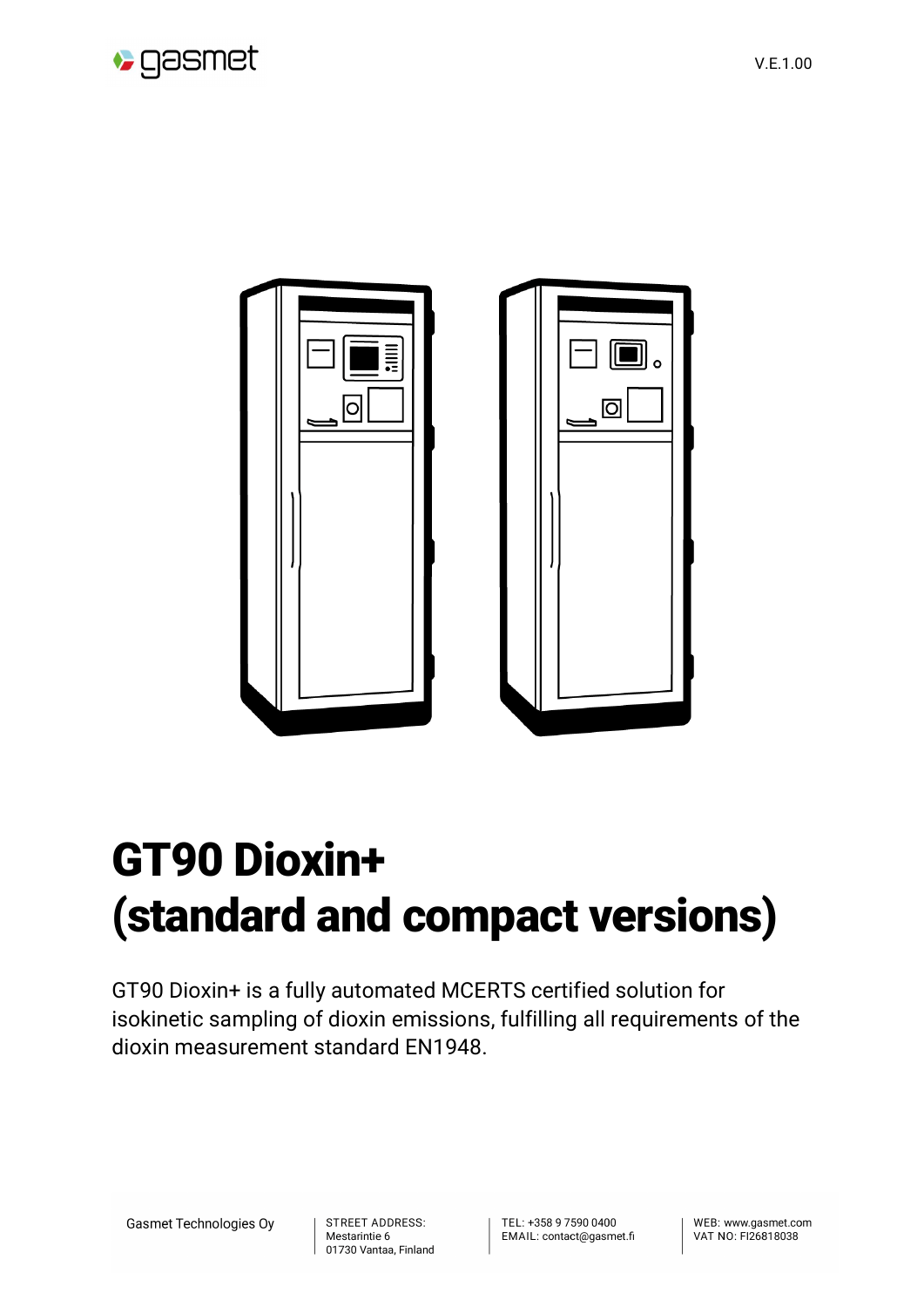

## **System specifications**

| <b>Sampling principle</b>      | Dilution method according to EN1948-1 and CEN/TS 1948-5                                                                                             |                                                                                                              |                                                                                            |  |
|--------------------------------|-----------------------------------------------------------------------------------------------------------------------------------------------------|--------------------------------------------------------------------------------------------------------------|--------------------------------------------------------------------------------------------|--|
| <b>Isokinetic control</b>      | Directly at each physical sampling point                                                                                                            |                                                                                                              |                                                                                            |  |
| <b>Sampling interval</b>       | 2 hours to 6 weeks<br>(I-TEQ PCDD/F usually 2 or 4 weeks)                                                                                           |                                                                                                              |                                                                                            |  |
| <b>Measuring range</b>         | 0.01 to 100 ng I-TEQ/m <sup>3</sup> (with sampling interval of 6 hours)<br>0.0001 to 10 ng I-TEQ/m <sup>3</sup> (with sampling interval of 6 weeks) |                                                                                                              |                                                                                            |  |
| <b>Power supply</b>            | Standard version:<br>Compact version:                                                                                                               | 400 VAC, 3 x L+N+PE<br>Option: 230 VAC, 1 x L+N+PE<br>230 VAC, 1 x L+N+PE                                    | (L=phase, N=neutral, PE=protective earth)                                                  |  |
| <b>Heated sampling probe</b>   | Standard version:<br>Compact version:<br>Material:                                                                                                  | Two zero-pressure probes<br>One zero-pressure probe<br>Titanium                                              |                                                                                            |  |
| <b>Heated line</b>             | Length:                                                                                                                                             | 2-70 m (chosen according to site)                                                                            |                                                                                            |  |
| <b>Filter System</b>           | 2-stage dry solid filters                                                                                                                           |                                                                                                              |                                                                                            |  |
| <b>Signals and connections</b> |                                                                                                                                                     |                                                                                                              |                                                                                            |  |
| Input                          | Analog input(s):<br>Other contact(s):                                                                                                               | Flue gas oxygen $(O_2)$<br>External standby, "plant in operation"                                            |                                                                                            |  |
| Output                         | Other contact(s):<br>Options:                                                                                                                       | 3 device status contacts<br>2 analog signals<br>8 digital signals                                            |                                                                                            |  |
| <b>Remote control</b>          | Internet TCP/IP, option for cellular connectivity                                                                                                   |                                                                                                              |                                                                                            |  |
| <b>Enclosure</b>               | Dimensions (H x W x D):<br>Control unit<br>Outer sampling unit<br>(outside the stack)<br>Inner sampling unit                                        | 1710 x 620 x 620 mm (68/25/25 inches)<br>600 x 520 x 280 mm (24/21/11 inches)<br>Depends on length of probes |                                                                                            |  |
|                                | (inside the stack)<br><b>Material:</b>                                                                                                              | Steel                                                                                                        |                                                                                            |  |
|                                | IP class:                                                                                                                                           | <b>IP54</b>                                                                                                  |                                                                                            |  |
| Weight                         | Standard version:<br>Compact version:                                                                                                               | Control unit<br>Sampling unit<br>Control unit<br>Sampling unit                                               | approximately 180 kg<br>approximately 25 kg<br>approximately 170 kg<br>approximately 20 kg |  |